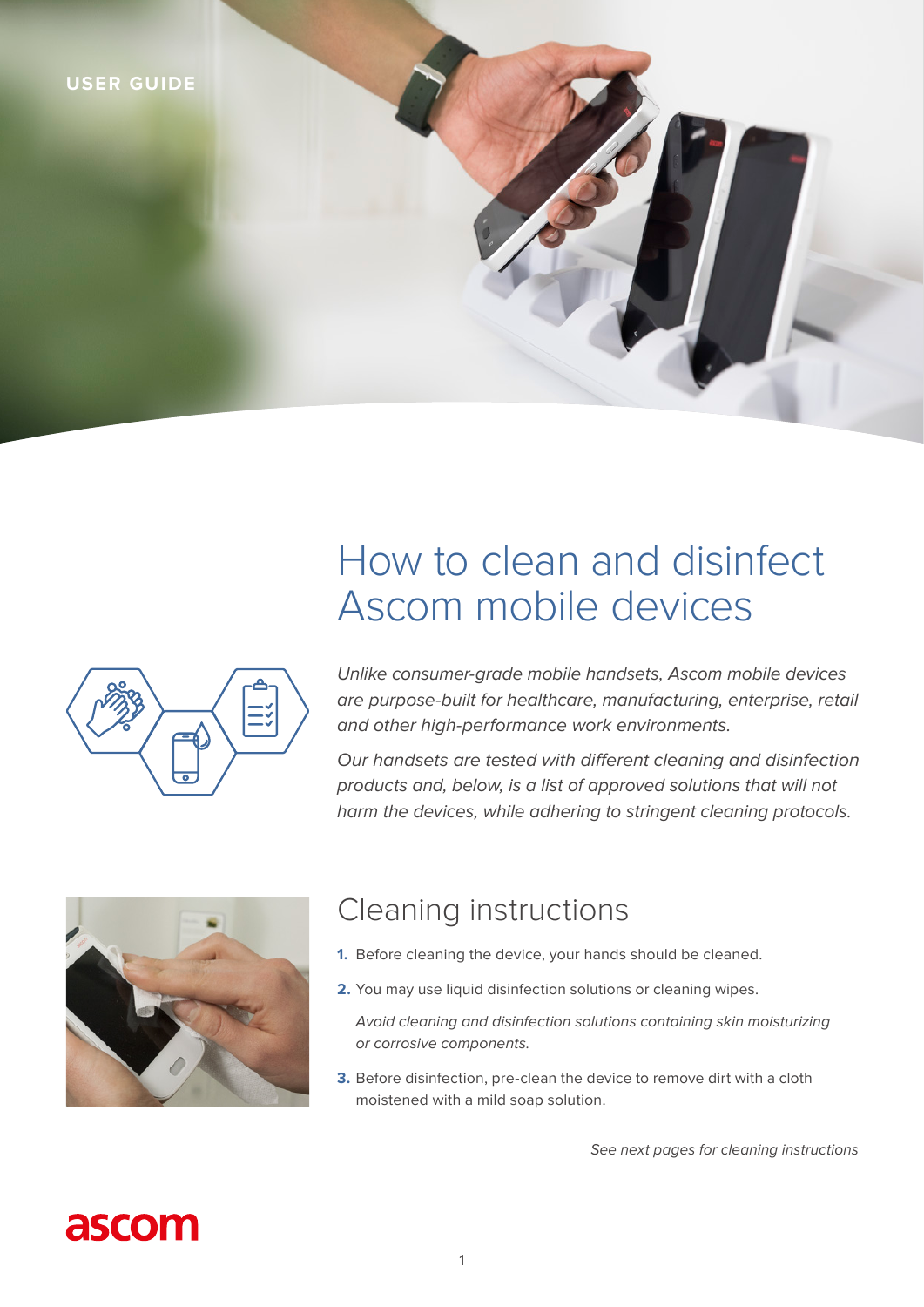## Cleaning with liquid disinfection solution

Apply the liquid disinfection solution carefully, using a non-abrasive cloth. The following liquid disinfection solutions can be used:

| <b>LIQUID DISINFECTION</b><br><b>SOLUTION</b>          | <b>Ascom</b><br>d41 | <b>Ascom</b><br>d43 | <b>Ascom</b><br>d62/i62 | <b>Ascom</b><br>d63/i63   | <b>Ascom</b><br>d81 | <b>Ascom</b><br>Myco 1/2 | <b>Ascom</b><br>Myco 3 |
|--------------------------------------------------------|---------------------|---------------------|-------------------------|---------------------------|---------------------|--------------------------|------------------------|
| Ethanol 85%<br>*Sporadic disinfection                  | $\times$            | $\times$            | $\times$                | $\times$                  | $\times$            | $\times$                 | $\times$               |
| Ethanol 85%<br>** Daily disinfections                  |                     |                     | $\times$                | $\times$                  | $\times$            | $\times$                 | $\times$               |
| Virkon S1%<br>** Daily disinfections                   | $\times$            | $\times$            | $\mathsf X$             | $\boldsymbol{\mathsf{X}}$ | $\mathsf X$         | $\mathsf X$              | $\mathsf X$            |
| Actichlor Plus 0,1% Chlorine<br>** Daily disinfections |                     |                     |                         | $\times$                  | $\times$            | $\times$                 | $\times$               |
| Aseptix $(H_2O_2)$<br>** Daily disinfections           | $\times$            | $\times$            | $\times$                | $\times$                  | $\times$            | $\times$                 | $\times$               |
| Chlorhexidin 0.5 mg/ml<br>*Sporadic disinfection       | $\times$            | $\times$            | $\times$                | $\mathsf X$               | $\times$            | $\times$                 | $\mathsf X$            |
| Chlorhexidin 0.5 mg/ml<br>** Daily disinfections       |                     |                     |                         | $\boldsymbol{\times}$     |                     |                          | $\mathsf X$            |
| Isopropyl/Isopropanol 85%<br>** Daily disinfections    |                     |                     |                         |                           |                     | $\times$                 | $\times$               |

\*Sporadic disinfection: one disinfection per week

\*\*Daily disinfection: up to 5 disinfections per day